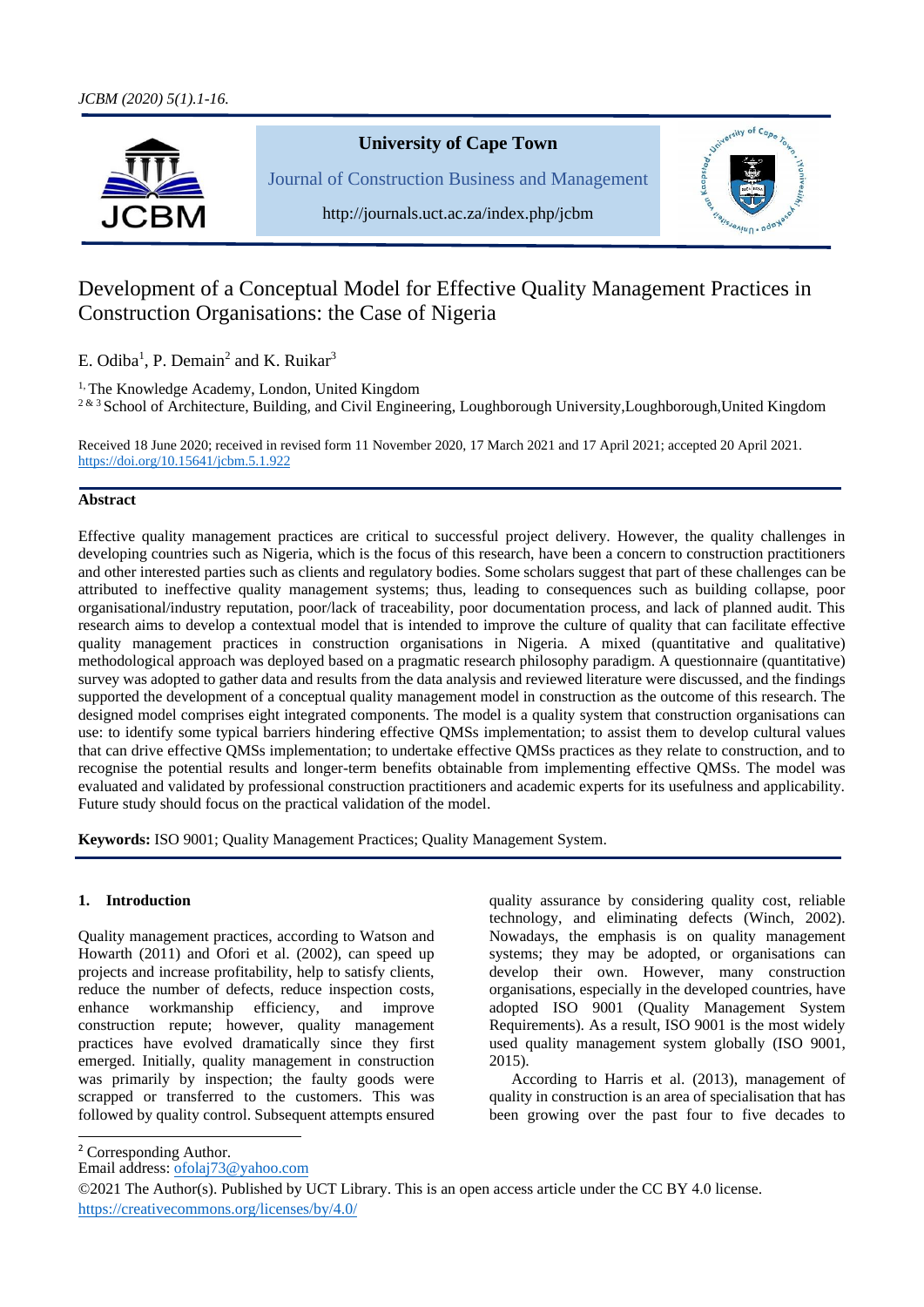embrace aspects of company activities and projects that are often seen as isolated from the physical product. They further identified aspects of quality (for example, quality planning and quality control) that influence the quality of the construction projects. Quality management in construction is a distinct feature that needs to be given the utmost attention in any construction work. It is a holistic approach to managing a project and delivering value for money and fitness for purpose. Dada, Obiegbu, and Kunya (2016) stated that quality management covers all processes, procedures, and responsibilities to achieve quality objectives. According to Agbenyega (2014), quality is aimed at standardisation, while Bala, Keftin, and Adamu (2012) perceived quality management as a wide-scale failure prevention program. However, the quality of construction projects in Nigeria is not given the desired attention.

Nwabueze (2001) lamented that one of the major reasons for clients' dissatisfaction with most construction projects is poor quality, and Nigeria is not an exception. The construction industry in Nigeria has been reportedly maligned with quality issues such as building collapse, construction delays, project abandonment, and cost overrun (Nwachukwu et al., 2010, Windapo and Rotimi 2012). Similarly, in Ghana, the delivery of construction projects is still characterised by poor quality (Government of Ghana, 2007). This has been partly attributed to technical incapacity, poor materials, and a general lack of competence and capacity (technical and human resource) within both client and contractor organisations (Government of Ghana, 2007). In addition, previous research identified quality consequences such as poor company/industry reputation, poor/lack of traceability, conflicts due to customer dissatisfaction, poor documentation process, and lack of planned audit in some organisations. According to the Federal Ministry of Power, Works, and Housing (2016), 54 buildings collapsed across Nigeria between 2012 and 2016. Furthermore, National Emergency Management Agency (NEMA; 2019) reported that twenty people were killed on March 13th, 2019, when a four-storey building containing a primary school in Nigeria's commercial capital, Lagos, collapsed, and forty-five others survived. The investigation showed that the reasons for the building collapse include poor enforcement of building regulations and substandard construction materials.

In a previous study, Ibrahim and Sodangi (2007) attributed low-quality project deliveries in Nigeria to ineffective quality management practices. Olatunji et al. (2012) emphasised the need for effective quality management practices in Nigerian construction organisations to reduce the effects of pertinent quality issues. Many construction organisations in developed countries such as the United Kingdom and Germany have adopted ISO 9001 (Quality Management System Requirements) for improved organisational effectiveness. On the other hand, most construction companies in Nigeria mainly practice an inspection-based quality management system, and only a few companies (240 in 2016) embrace ISO 9001 (Oludare and Olugboyega, 2016). Iwaro and Mwasha (2012) concluded in their research that ISO 9001 certification is important to an organisation because it can be used to improve workmanship performance, improve systemic factors, and improve the organisation's quality substantially. However, getting certified to ISO 9001 cannot guarantee quality projects; instead, it is the organisation's willingness to create the right culture for effective quality management practices.

For the Nigerian construction industry to realise the full benefits of quality management practices, Zubairu (2016) recommended that a framework needs to be developed that suits building construction projects in Nigeria. This need formed the foundation of this research to develop a contextual, conceptual model for construction organisations in Nigeria. The model is expected to nurture an appropriate culture of quality (organisational pattern of habits and behaviour) that will, in turn, improve the quality of construction projects in Nigeria and promote competitiveness between the local and foreign contractors..

#### **2. Literature Review**

It is widely acknowledged that the construction industry is a great contributor to the economic growth of any nation. Willar (2012) reported that the construction industry globally is one of the largest contributors to the Gross Domestic Product (GDP) and plays an important role in determining a country's economic growth. To this end, the Nigerian construction industry plays an important role in meeting the needs of the nation's infrastructural and economic development; thus, making it one of the main economic indicators that determine the growth of the Nigerian economy, according to the National Bureau of Statistics (2017). However, the quality of construction projects in Nigeria has been described as 'poor' by many scholars. For example, Hughes and Williams (1991) asserted that factors such as the subjective nature of quality, project uniqueness, the transient nature of construction projects, and several teams with different skills and interests all make quality particularly challenging to attain in the construction industry. It is, however, noteworthy that many other industries also have several teams with different skills and interest and yet do not suffer from the same quality issues. Therefore, to address quality challenges in the construction industry, quality management practices need to become a key part of management functions. Many have claimed that effective quality management practices in the construction industry can improve quality and productivity, according to Arditi and Gunaydin (1997). This can be true when an organisation has the right culture regarding leadership commitment and an effective quality management system.

### *2.1 Quality Management System*

A survey of firms in Lagos, Oludare and Olugboyega (2016) found that quality management systems used among construction organisations are not applied in a standardised manner as organisations indicated different quality management systems. According to them, supervision of workmanship is the most used quality control tool among construction companies in Nigeria. This suggests that supervisors are relied upon to ensure the quality of work undertaken. The level of quality of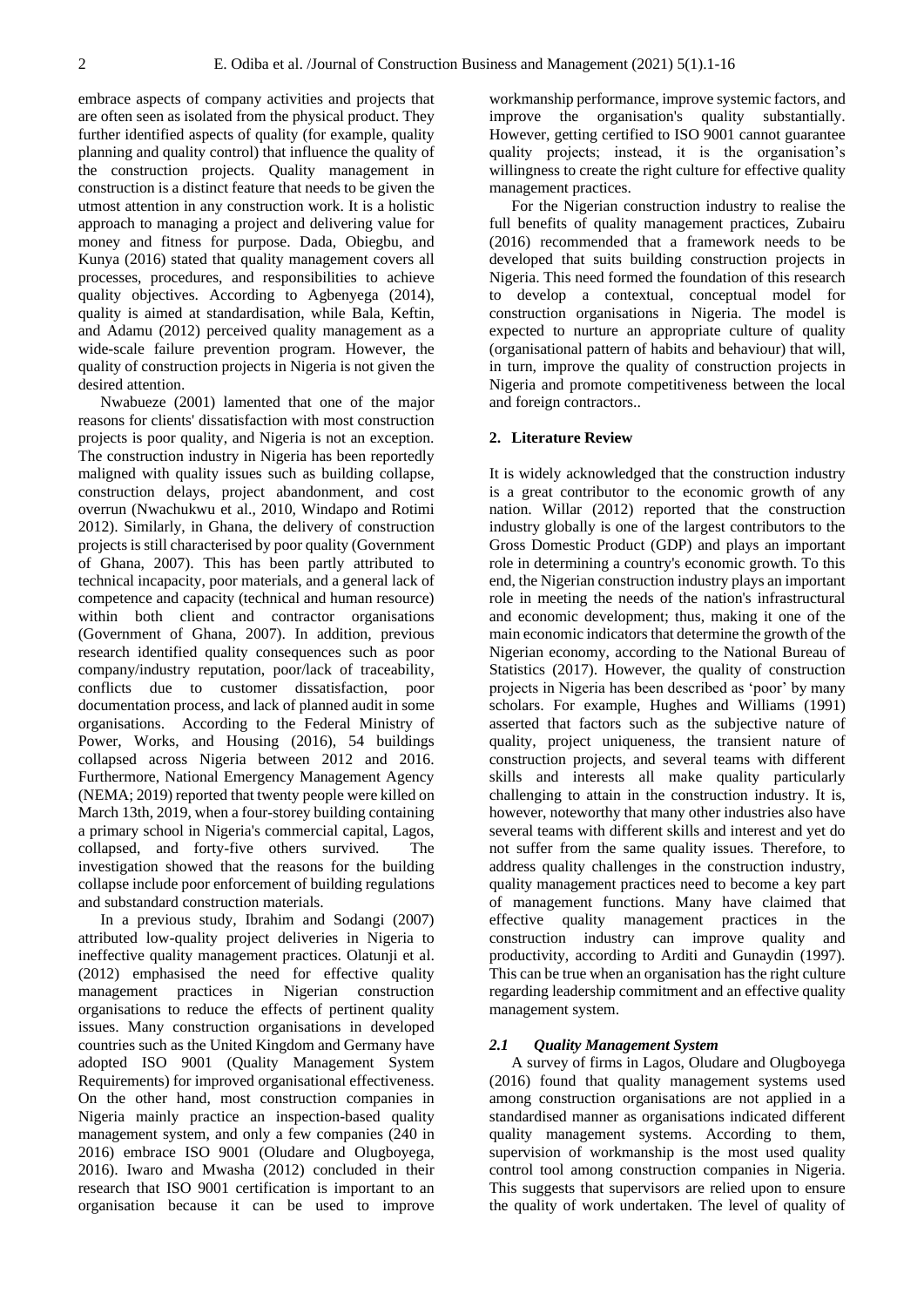projects, therefore, depends on the expertise of the supervisors.

Oludare and Olugboyega (2016) pointed out that only a few construction firms in Nigeria use ISO 9001 standards. However, this does not mean that quality projects cannot be delivered without ISO 9001 certification; the most important factor is the organisational commitment to quality and the right culture. They further reported that only 11% of questionnaire respondents expressed commitment to quality management, and less than 16% and 3% of the construction firms relied on project managers and architects to handle quality management. Furthermore, over 45% of the respondents did not indicate the department handling quality management in their companies. This suggests that these companies did not have a specific department handling quality. In addition, the Nigerian Institute of Building (2009) summarised the factors affecting the implementation of quality management systems, and these are lack of quality culture, lack of top management commitment, lack of adequate resources, resistance to change, and corruption.

To achieve quality project objectives, it is important to have an appropriate and well-implemented quality management system. Hoyle (1997) warned that the production of required quality products does not happen by chance, but rather it must rely on the use of a quality management system to meet all the established quality goals. Therefore, construction organisations need a structured and systematic approach to implement a quality management system's practices, principles, and techniques. Hence, the adoption of a formal quality management system (QMS) is important in construction organisations. Thorpe and Sumner (2004) defined a QMS as a formal statement of an organisation's policy, management responsibilities, processes, procedures, and controls that reflect the most effective and efficient ways to meet (or exceed) the expectations of those it serves whilst achieving its prime business objectives.

# *2.2 ISO 9001 (Quality Management System Requirements)*

Although there are many ways to develop a quality management system, many organisations (including in construction) adopt the ISO 9000 family of standards, a set of standards and guidelines for quality management systems that represent an international consensus on the most acceptable and effective quality management practices. The standards provide a comprehensive framework for designing and managing a quality management system and can help organisations establish a process orientation and the discipline to establish, implement, maintain, document and control key processes (Watson and Howarth, 2011). Winch (2010) emphasised that ISO 9000 is not a product standard but a standard for quality management systems. However, ISO 9001 (2015) is the international standard that sets out the requirements for a quality management system (QMS). It helps organisations (including in construction) to demonstrate their ability to consistently provide projects and services that meet clients and relevant stakeholders' requirements.

According to Willar (2012), the ISO 9001 series has become the QMS model recommended by followers of the quality movement as a benchmark for implementing good management and process control in a variety of industries and sectors. However, the weakness of ISO 9001 is its generic nature. For a quality system to produce the desired outcome, it needs to consider the context of the environment within which it is to be implemented. The context includes the national, vocational, and organisational culture. Unfortunately, the organisational culture in Nigeria makes it difficult for local companies in Nigeria to adopt ISO 9001 because of the country's low level of quality culture (Ibrahim and Sodangi, 2007). They added that the indigenous contractors lament the high cost of ISO 9001 implementation and the daunting documentation process of its certification. There is, therefore, a need to bridge the gap between the current quality practices and ISO 9001. Hence, a new model needs to be developed to promote the expected culture of quality for effective quality management practices in construction organisations in Nigeria. However, the prominence of ISO 9001 makes it a useful foundation for the development of the proposed model in this study. Figure 1 presents the ISO 9001 QMS model.



Figure 1: ISO 9001 Model (Source: Figure generated by authors based on ISO 9001: 2015)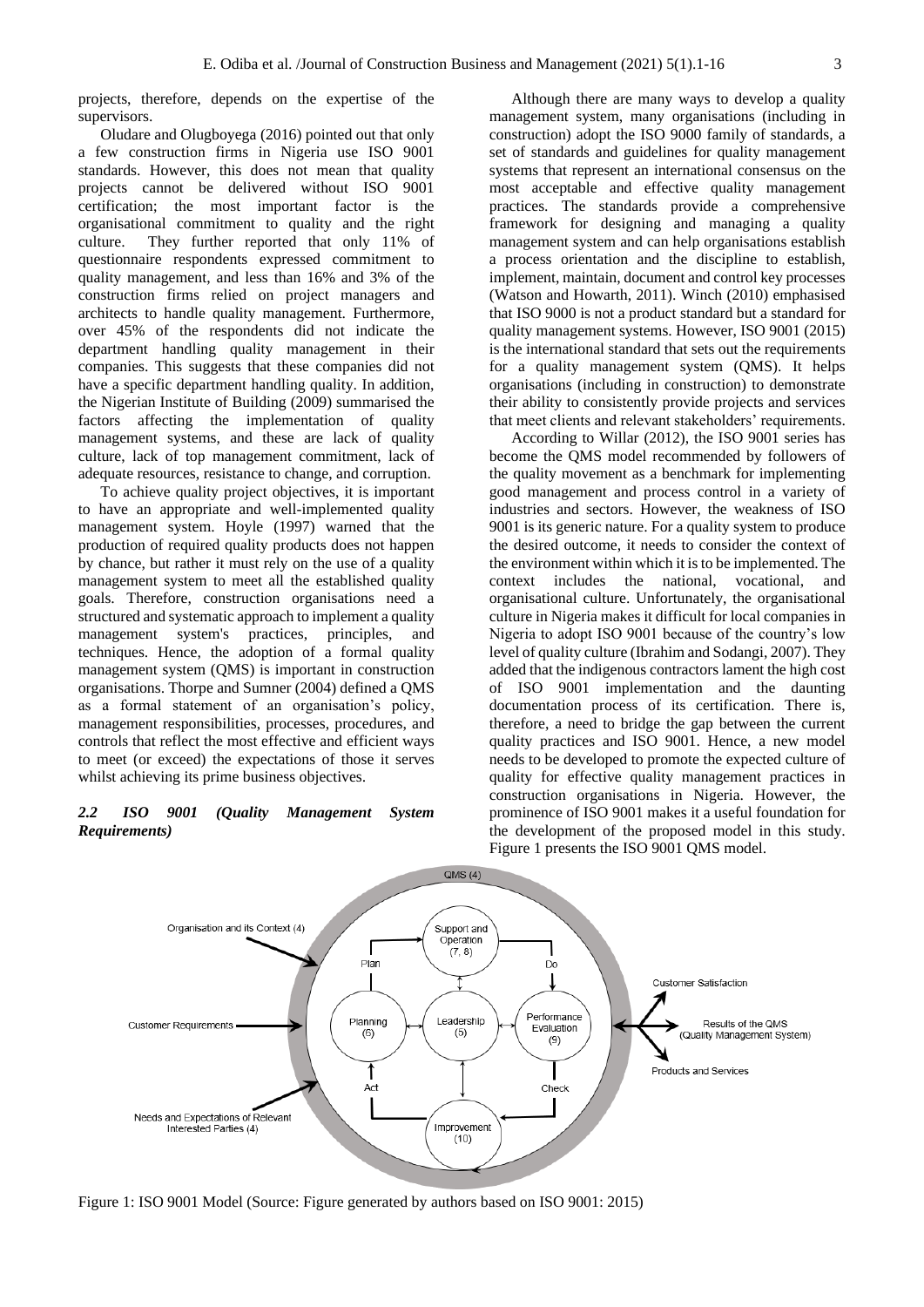Furthermore, successful implementation of a QMS requires effective planning, operation, and review and continuous improvement of the system at all levels of an organisation. ISO 9001 (2015) reinforced that quality management principles (MPs) are required to implement the model successfully. The MPs (fundamental beliefs) can be used as a foundation to guide an organisation's performance improvement. The following section provides a brief description of each of the principles or theories.

## *2.2.1 ISO 9001 Principles*

• Customer focus: The primary focus of quality management is meeting customer expectations and striving to exceed them. Other interested parties should be considered as well. This calls for the identification of all relevant stakeholders in a project.

• Leadership: Leaders at all levels give direction and create conditions in which people are engaged in achieving the organisation's quality objectives.

• Engagement of People: Competent, empowered, and engaged people throughout the organisation are essential to enhance its capability to create and deliver value.

• Process-based Approach: Consistent and predictable results are achieved more effectively and efficiently when activities are understood and managed as interrelated processes that function as a coherent system.

• Improvement: Successful organisations have an ongoing focus on improvement. Improvement is essential for an organisation to maintain current performance levels, react to changes in its internal and external conditions, and create new opportunities.

• Evidence-based Decision Making: Decisions based on the analysis and evaluation of data and information are more likely to produce desired results. Facts, evidence, and data analysis can lead to greater objectivity and confidence in decision making. An example of this is the data analysis in this study that is expected to assist in developing the proposed model.

• Relationship Management: For improved performance, an organisation manages its relationships with interested parties, such as suppliers. Interested parties can influence the performance of an organisation.

Furthermore, ISO 9001 has some requirements (clauses) to be met by organisations seeking to get certified to it. However, meeting these requirements depends on each organisation's operational activities and their policy towards quality improvement.

### *2.2.2 ISO 9001 Clauses*

In total, ISO 9001 is made up of 10 clauses, and to successfully implement it, an organisation must satisfy clauses 4-10. The first three clauses are scope, normative references, and terms and definitions. Clauses 4-10 are briefly explained below:

Clause 4. Context of the Organisation: This clause sets out the requirements for an organisation to review the business and the environment, considering the key internal and external factors that impact it and how a defined management system can address these factors.

Clause 5. Leadership: This clause encompasses a range of key activities to demonstrate leadership and commitment concerning the quality management system.

Clause 6. Planning: This clause is based on the organisation's actions to address risk and opportunities and assess whether the organisation manages risks effectively.

Clause 7. Resources: An effective quality management system cannot be maintained or improved without adequate resources. This clause sets out planning activities for determining and providing such resources, including contract or project-specific resources.

Clause 8. Operation: This clause represents the core production and operational control parts of the organisation.

Clause 9. Performance Evaluation: Collection and analysis of relevant data are necessary to measure the management system's suitability and effectiveness and identify opportunities for improvement.

Clause 10. Improvement: This section requires reviewing processes, projects and services and quality management systems for continual improvement.

In the context of quality management implementation in organisations, culture cannot be ignored.

#### *2.2.3 Quality Culture*

Coffey (2010) and Gryna et al. (2007) defined quality culture as "the pattern of habits, beliefs and behaviour concerning quality". There are varieties of cultural influences on individuals and stakeholders which shape their expectations. These are referred to as the frames of reference, which include national culture, vocational culture (industry, institutional and professional culture) and organisational culture (Gryna et al., 2007). Hence, the development of quality culture in an organisation can be influenced by these frames of reference. Arguably, organisational culture appears to have a stronger influence than professional (vocational) and national culture in developing a quality culture in construction firms. The foundations for quality orientation or culture of an organisation are defined at the corporate level. The corporate quality culture is the organisational value system that encourages a quality-conscious work environment. It establishes and promotes quality and continuous improvement through values, traditions, and procedures (Goetsch and Davis 2006). According to Evans and Lindsay (1996), quality-conscious companies adopt quality management systems that focus not only on delivering high-quality products but also on creating performance improvement in the internal and external services generated by the company. Therefore, the existence of a strong quality culture can lead to organisational effectiveness. Therefore, it is suggested that organisations need to pay more attention to the development of appropriate quality culture for effective quality management practices.

### **3. Methodology and Sampling**

Based on pragmatic philosophical assumptions, a mixedmethod approach was adopted to explore the quality management systems used in construction organisations in Nigeria and the factors affecting the implementation of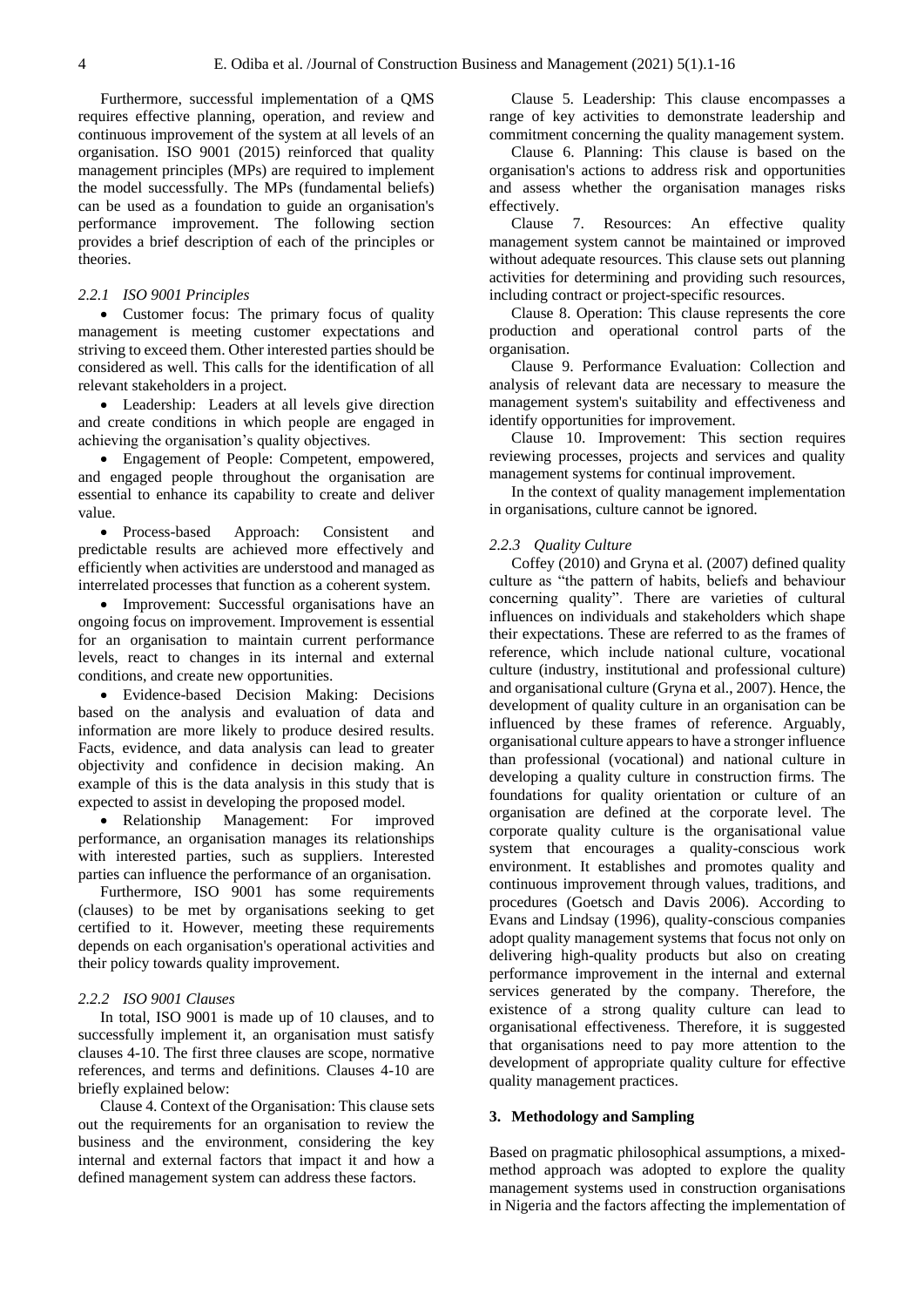organisations' QMSs. According to Mahamadu et al. (2015), pragmatism is an approach that works in between the interpretive and positivist paradigms. This approach is more appropriate for this study because it is pinned on both interpretive (qualitative) and positivist (quantitative) tenets. Therefore, a questionnaire survey (quantitative) was used to collect data from construction professionals on using QMSs in their respective organisations. On the other hand, qualitative interviews were used to validate the model and assess its applicability.

Drawing a suitable sample for data collection is an obvious necessity since it is rarely possible to investigate an entire population due to source restrictions in most research. The three most used types of random sampling are simple random sampling, stratified random sampling and cluster random sampling (Kumar, 2011). Simple random sampling is the most used method of selecting a probability sample. Under simple random sampling, each element in the population is given an equal and independent chance of selection, whereas the stratified random sampling is a method employed to randomly choose a few samples representing each stratum of a population (Kumar, 2011); "it has advantages of high generalisability of findings and is the most efficient among all probability designs" (Sekaran and Bougie 2009). This method was used to select respondents representing a typical construction practitioner, including Quality/Project Managers, Architects, Quantity Surveyors, Site Engineers, and General Managers. Finally, cluster sampling was used primarily to choose the location of designated construction companies. The population of the study was mainly construction professionals across the six geo-political zones in Nigeria. Nigeria's construction sector is estimated to employ about 1% of the country's labour force (Idrus and Sodangi 2010), giving a population for this research of the order of magnitude of about 600,000 construction professionals.

The following cities were chosen based on the six geopolitical zones in Nigeria for the data collection; Abuja, the Federal Capital of Nigeria and Lokoja representing North-Central; Kaduna representing North-West, Lagos State representing the South-West, Enugu represents South East, and Port Harcourt representing South-South. However, the North-Eastern part could not be reached due to an insurgency attack in that region. The sampling across different regions reflected the view of Sekaran and Bougie (2009) that the sampling design is most useful when studying a heterogeneous group at one time.

To avoid response bias, the questionnaire was designed to be anonymous, and leading questions were avoided. Furthermore, ethical norms such as integrity of data and the exact representation of data were adhered to in this research by following the ethical research procedures of Loughborough University (including formal approval of all data collection plans).

### **4. Data Collection, Analysis and Model Development**

The distribution and collection of the questionnaires were conducted from February 2018 - July 2018 in Nigeria. The questionnaires were delivered personally by the researcher. Three hundred questionnaires were distributed amongst three different groups of construction

organisations in Nigeria, 150 were distributed to the public sector, and 75 each to foreign and local contractors. This distribution covers the scope of this study; the public sector acts as clients on behalf of the government, while the contractors, both foreign and local, are the project constructors. Descriptive statistical analysis was first undertaken after reliability testing to establish the demographic profile of the participants and the construction organisations involved in the survey.

This research adopted both closed-ended and openended questions to draw on the strengths of each type of question and minimise bias arising from similar questions. Since most of the questions sought opinions or subjective perceptions, the formats of some questions were based on an even itemised rating scale of 4=Strongly Agree, 3=Agree, 2=Disagree, 1=Strongly Disagree. According to Coffey (2010), findings of previous research (Hofstede et al. 1990) revealed that there had been a significant experience that managers tend to select the mid-point of an odd-number based rating scale in a questionnaire. Many researchers have different views of the use of the 'middle-way' response. There is no consensus on the optimum choice of scale (Bernard 2000).

The collected data were analysed with the aid of statistical software (SPSS), and the results from the data analysis and reviewed literature supported the development of a conceptual quality management model in construction as the outcome of this research. In addition, parametric testing was further conducted using Factor Analysis (Appendix 4) to reduce a large number of QMS variables into a subset of more meaningful QMS variables used in the model formulation.

Having developed and presented the proposed conceptual Quality Management Model, it was necessary to evaluate its validity, usefulness, and applicability to the Nigerian construction industry. This was achieved by the involvement of academic experts, policymakers and construction practitioners in Nigeria through focus group and semi-structured interviews. The interviews and focus groups were audio-recorded, and the data collected were analysed qualitatively through thematic analysis. The participants comprised 17 participants, including academic experts, policymakers, and construction contractors. The participants' experiences span from 10 to 30 years within the built environment, and their contributions assisted greatly in the refinement of the model. The participants all confirmed the suitability of the model for the construction industry in Nigeria.

## *4.1 Data Analysis*

Of the 300 questionnaires sent, 46 were returned undelivered, bringing the questionnaires distributed to 254. Therefore, the completed questionnaires returned were 124, which is equivalent to a 48% response rate. The response rate of 48% is considered satisfactory for the survey purpose according to Fellows and Liu (2008); the sample size of 100 with a response rate between 35-40% is adequate for questionnaires in construction-related studies.

The first step of the analysis was to subject the data to a reliability test. Cronbach's Alpha was used to assess the reliability of the questionnaire. According to Pallant (2007), "Cronbach's Alpha coefficient of 0.70 or above is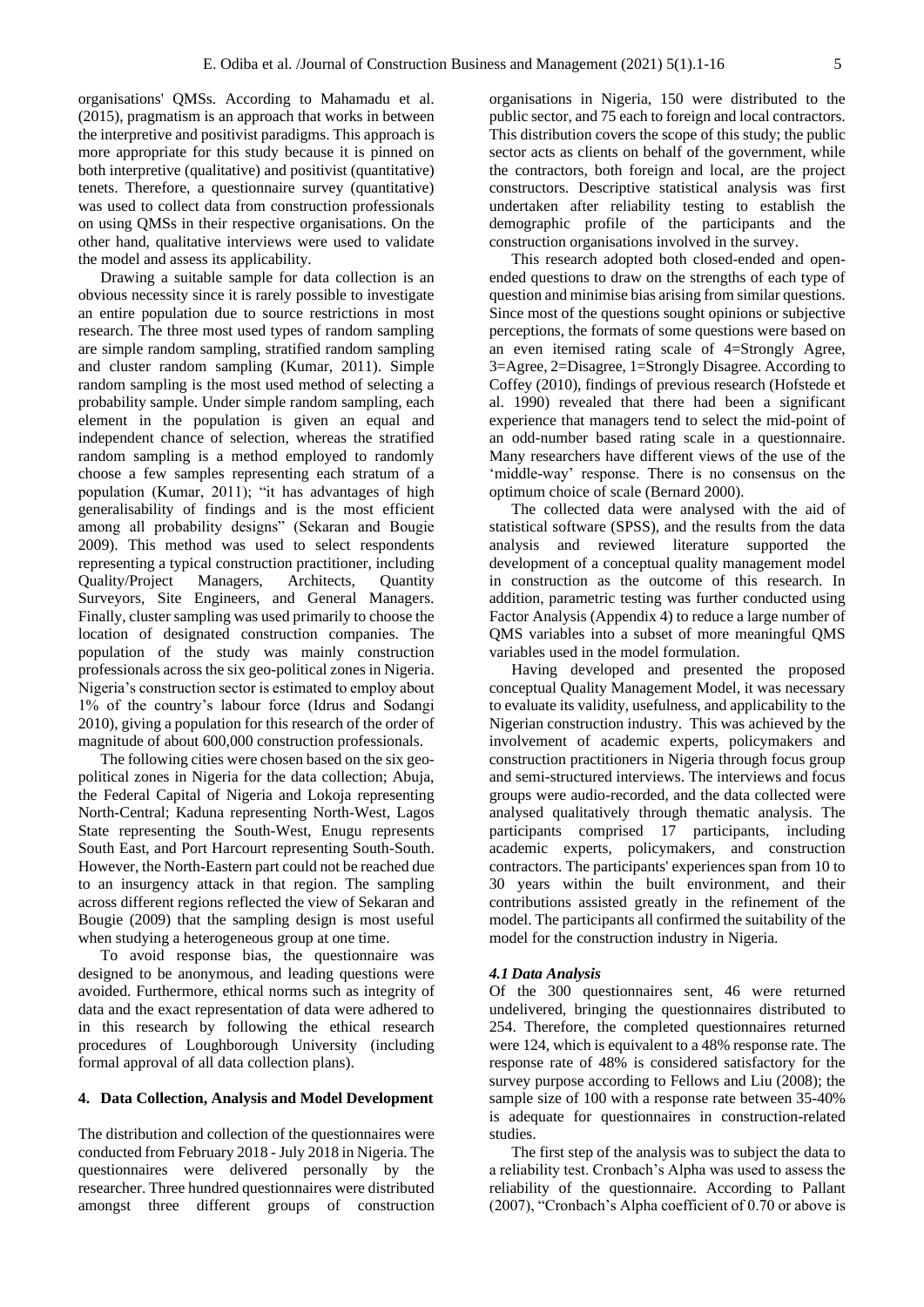considered adequate". Table 1 shows a Cronbach's Alpha test result of 0.87; this provides evidence of the data's reliability for further analysis.

|  |  | Table 1: Reliability Test |  |  |
|--|--|---------------------------|--|--|
|--|--|---------------------------|--|--|

| <b>Cronbach's Alpha Test</b> | <b>Number of Items</b> |
|------------------------------|------------------------|
| 0.87                         |                        |

# *4.1.1 Demographic Information of Respondents*

The analysis of this data begins with the demographic information of the respondents and their respective construction organisations. Then, Table 2 shows the distribution between the public sector, domestic contractor, and foreign contractor organisations to assist in comparing the performance of those three categories. The involvement of foreign contractors has introduced fierce competition in the construction industry in Nigeria.

The Table also reveals that 94% (59+21+14) of all the respondents have professional qualification within the construction industry. The project types were limited to two: civil and building projects. Some of the major projects include infrastructure such as roads, bridges, rail lines, hospitals, and schools.

Table 2: Background Information of Respondents

| Category                                       | <b>Frequency</b> |
|------------------------------------------------|------------------|
| <b>Construction Organisations' Involvement</b> |                  |
| Foreign-based Contractors                      | 19%              |
| Public Sector                                  | 49%              |
| <b>Local Contractors</b>                       | 32%              |
| <b>Professional Qualifications</b>             |                  |
| Civil and Building Engineering                 | 59%              |
| Architecture                                   | 21%              |
| Quantity/Land Surveying                        | 14%              |
| Other                                          | 6%               |
| <b>Project Types</b>                           |                  |
| Building                                       | 12%              |
| Civil                                          | 20%              |
| Both                                           | 68%              |

#### *4.1.1 Current Quality Management Practice*

This section summarises the use of current quality management systems in construction organisations in Nigeria. Regarding ISO 9001 certification in Table 3, the result shows a higher mean of 1.7 and a standard deviation of 0.47. This indicates that only 30% of construction organisations are certified to ISO 9001 or another system standard. On the validity of the quality management system certificate, the response rate of 1.7 was recorded, and a standard deviation of 0.46. This means that 70% of their organisation's QMS certificate were invalid at the time of the data collection, and only 30% recorded valid certificates. However, the result finally shows an effective reporting structure with a mean of 1.4 and a standard deviation of 0.5. This reflects 56% of an effective reporting structure within construction organisations in Nigeria. Table 3 further shows respondents' indication of the quality standards or quality management systems used in their organisations or projects. Standards or systems were felt to be an important indicator of quality practices in Nigeria.

Table 3: Formal Quality Management System or Standard

| <b>Elements</b>                                       | N   | Mean S.D |      |
|-------------------------------------------------------|-----|----------|------|
| Formal quality management system                      | 124 | 1.30     | 0.46 |
| Quality policy and quality objectives                 | 124 | 1.44     | 0.50 |
| ISO 9001 Certification or other<br><b>Standards</b>   | 124 | 1.69     | 0.46 |
| Valid QMS certificate                                 | 124 | 1.71     | 0.46 |
| Effective<br>Reporting<br><b>Ouality</b><br>Structure | 124 | 144      | 0.50 |
| Total                                                 | 124 | 1.52     | 0.48 |

Overall, the result shows a mean of 1.5 and a standard deviation of 0.5 across all QMSs or standards. This indicates that 60% of construction companies in Nigeria have formal quality management systems in place. However, the challenges lie mainly with their implementation.

The analysis shows that all the construction organisations represented in this research use inspection and flowcharts to manage quality on the current quality tools used in Nigeria. The flowchart shows the responsibilities of employees for operations. The analysis unveils that other quality tools such as Quality Function Deployment (QFD), Lean, Total Quality Management (TQM), and European Foundation for Quality Management are not commonly used in construction companies in Nigeria.



Figure 2: Quality Management Tools

Figure 2 shows respondents' use of ISO 9001 or other standards among the three groups established for this data collection. The graph shows that six out of 60 respondents from the public sector are certified, while 8 out of 40 respondents of local contractors are certified to ISO 9001 or other standards. This is relatively low compared to the foreign-based contractors.

In identifying factors affecting quality management system implementation in construction organisations in Nigeria, as shown in Appendix 1, the respondents revealed the following:

- lack of top management commitment to quality policy and quality objectives,
- provision of inadequate resources,

organisations.

lack of quality training and culture, and corruption within and outside construction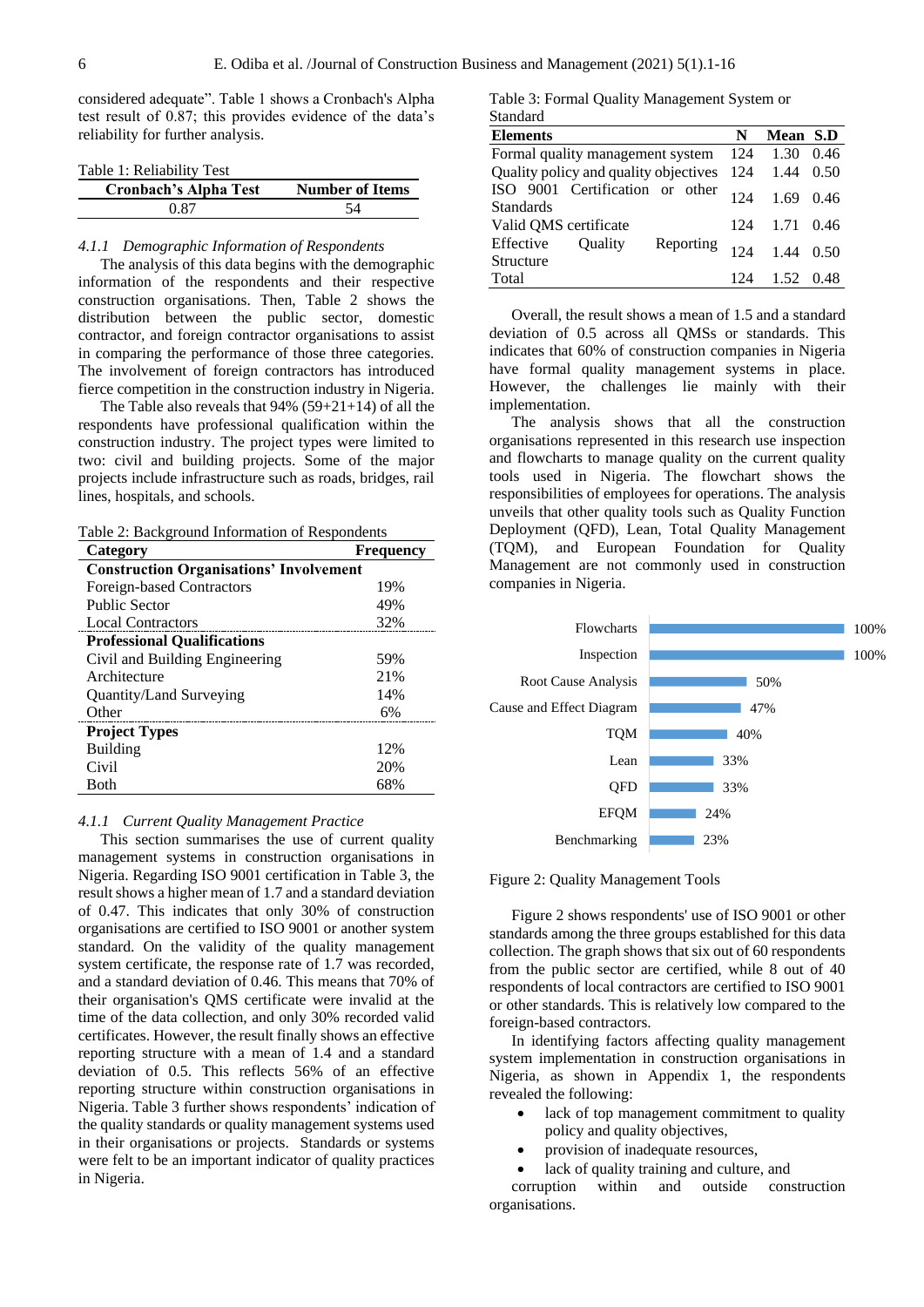

Figure 3: ISO 9001 Certification

The respondents added other challenges that were not listed in the questionnaire: client's focus on cost rather

Table 4: Implementation of Quality Management System

than quality, no enforcement of standards, poor understanding of quality, use of substandard building materials, poor understanding of building codes, and use of unqualified engineers and tradesmen (Appendix 1). However, suggestions for improvement on quality management system implementation were made in Appendix 2 by various respondents, and the result shows the promotion of quality training and culture as the most significant factors for quality improvement in construction organisations in Nigeria.

The last part of the questionnaire evaluated the implementation of the quality management systems used by construction organisations in Nigeria. The key elements of this section are based on quality principles of ISO 9001 (2015), as explained in the literature review. Respondents were asked to indicate their agreement with statements of the importance of these factors, as shown in Table 4.

| <b>Key Elements of the Questionnaire</b> | <b>Strongly Disagree</b><br>$\mathcal{O}(6)$ | <b>Disagree</b><br>$\frac{6}{6}$ | Agree<br>$\frac{6}{6}$ | <b>Strongly Agree</b><br>$($ %) | Mean Score* |
|------------------------------------------|----------------------------------------------|----------------------------------|------------------------|---------------------------------|-------------|
| <b>Customer Focus</b>                    | 0.66                                         | 4.89                             | 57.31                  | 37.14                           | 1.25        |
| Leadership                               | 13.71                                        | 38.71                            | 27.42                  | 20.16                           | 0.02        |
| <b>Engagement of People</b>              | 16.33                                        | 43.75                            | 28.43                  | 11.49                           | $-0.25$     |
| Process-based Approach                   | 5.05                                         | 61.49                            | 11.49                  | 21.97                           | $-0.16$     |
| Improvement                              | 23.59                                        | 20.36                            | 42.14                  | 13.91                           | 0.02        |
| <b>Evidence-based Decision Making</b>    | 23.64                                        | 20.41                            | 42.04                  | 13.91                           | 0.02        |
| <b>Relationship Management</b>           | 16.73                                        | 31.25                            | 41.73                  | 10.29                           | $-0.02$     |
|                                          |                                              |                                  |                        |                                 |             |

*\* From -2 for Strongly Disagree to +2 for Strongly Agree*

Furthermore, based on the relatively large number of dependent variables (45) from data analysis (Appendix 3), factor analysis was deemed necessary to identify the most important variables. The results of the factor analysis show variables that are grouped into six factors. However, Factors 2 and 3 represent the same concept (leadership commitment); the factors were therefore regrouped into five components. These are:

Factor 1 Ouality management system challenges

Factor 2 Leadership Commitment

Factor 3 Performance Measurement

Factor 4 Construction Processes (Demographic Information)

Factor 5 Quality Management System Improvement.

The data were subjected to further analysis. The factors were revised based on this further data analysis and following reflections from the literature review. The resulting factors form the fundamental components of the proposed conceptual quality management model in construction for this study. The factors are:

Factor 1: Quality Drivers

Factor 2: Quality Management Implementation Challenges

Factor 3: Leadership Commitment

Factor 4: Performance Evaluation Indicators

Factor 5: Construction Activities and Processes

Factor 6: Quality Improvement Controls

Factor 7: Quality Management Practice Outcomes

Factor 8: Quality Improvement

# **5. Discussion**

The demographic data captured in the questionnaire form the basis for data analysis because the first step in data analysis is to determine the respondents' background and ensure that the information obtained can be considered 'fit for purpose.

The reviewed literature reveals that quality has been a problem in the Nigerian construction industry for decades. Olugboyega (2000) observed a general decline in quality performance in the Nigerian construction industry, leading to the prevalence of abandoned projects, high maintenance cost, and loss of lives. This low-quality performance led to the dominance of foreign-based companies over the local contractors in Nigeria. It can be observed that foreign-based contractors handle major construction and special projects in Nigeria. Idrus and Sodangi (2010) asserted that most expatriate contractors adopt ISO 9001, which has distinguished their buildings in terms of quality and time of project delivery but at a higher cost than the indigenous contractors. However, this does not mean that no local contractors are doing it right in Nigeria. It is good to emphasise that getting certified to ISO 9001 cannot guarantee quality projects, rather the organisations' willingness to create the right culture for effective quality management practices. Many companies in Nigeria without ISO 9001 certification have delivered projects successfully within the project constraints of time, cost, and objectives.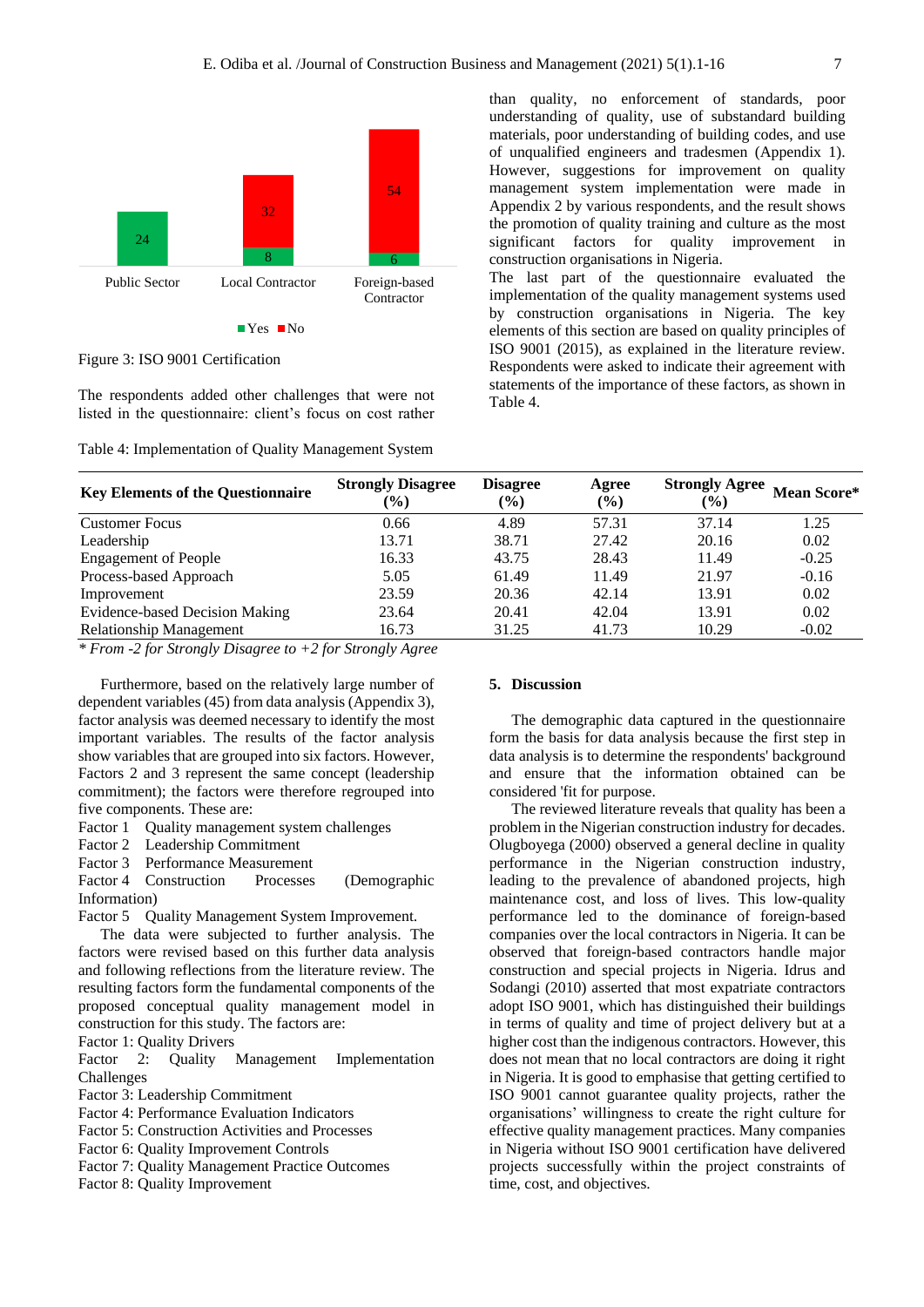Olatunji et al. (2012) maintained a need for effective quality management practices in Nigerian construction organisations to reduce the adverse effects of quality issues. Abdulsalam (2016) added that a framework (model) needs to be developed for quality management practices that suit building construction proects in Nigeria.

The results from data analysis show that the following factors affect quality management system implementation in construction organisations in Nigeria: lack of top management commitment to quality policy and quality objectives, provision of inadequate resources, lack of quality training and culture, and corruption within and outside construction organisations. It is noteworthy that corruption emerged as the main factor affecting QMS implementation in Nigeria in the reviewed literature. However, if corruption is this high, why are some organisations still able to operate ethically in Nigeria? This question led to further analysis to determine the major challenges through principal component analysis. The results show a factor loading of below 0.6; this indicates that corruption is not one of the major factors affecting the quality delivery of construction projects in Nigeria, as shown in Appendix 3. The findings further highlight some quality controls to overcome these challenges, and these are: adopting or establishing a formal QMS, promoting a culture of documentation as well as establishing, implementing, and maintaining quality policy and quality objectives. The following subsection gives an account of the development of a conceptual quality management model.

### *5.1 The Conceptual Framework*

Based on the global acceptance of ISO 9001 with its associated benefits, the structure of the proposed model in this research is largely based on it. One of the core principles of quality management is continual improvement; therefore, the proposed model in this research is expected to improve ISO 9001, but specifically

designed in the context of construction organisations in Nigeria. The findings show that 60% of construction organisations have formal quality management systems, but quality awareness and QMS implementation remain low. Based on these, a new model that can easily be implemented needs to be created in the context of cultural practices in the Nigerian construction market. The framework consists of 8 integrated components, as displayed in Figure 4.

This research highlighted the difficulties in implementing ISO 9001 by Nigerian contractors. The difficulties include the high cost of its implementation and the daunting documentation process, and this is reflected in the low certification of ISO 9001 in Nigeria. Another challenge with ISO implementation is its generic nature; the construction industry has its peculiar characteristics such as site variations, the transient nature of projects and their uniqueness, and different construction processes compared with other industries. In addition, the ISO as an organisation has developed other industry-specific model for oil and gas, automotive, and medical devices, but they are yet to develop a construction-specific QMS standard. This led to Zubairu's (2016) recommendation that a new framework that is cheaper and easy to implement is needed to improve the quality of construction projects in Nigeria.

Furthermore, this research highlights an apparent lack of consistent performance evaluation of quality management systems in Nigeria. The findings revealed that few construction companies in Nigeria have never performed an organised or planned quality audits to check the effectiveness of their QMSs. Figure 4 presents the conceptual Odiba quality management model for construction organisations in Nigeria based on the findings in this study. The model can be used by both clients (mainly the public sector) and contractors to bridge the gap between the current quality management practices and ISO 9001.



Figure 4: Proposed Odiba Model for Quality Management in Construction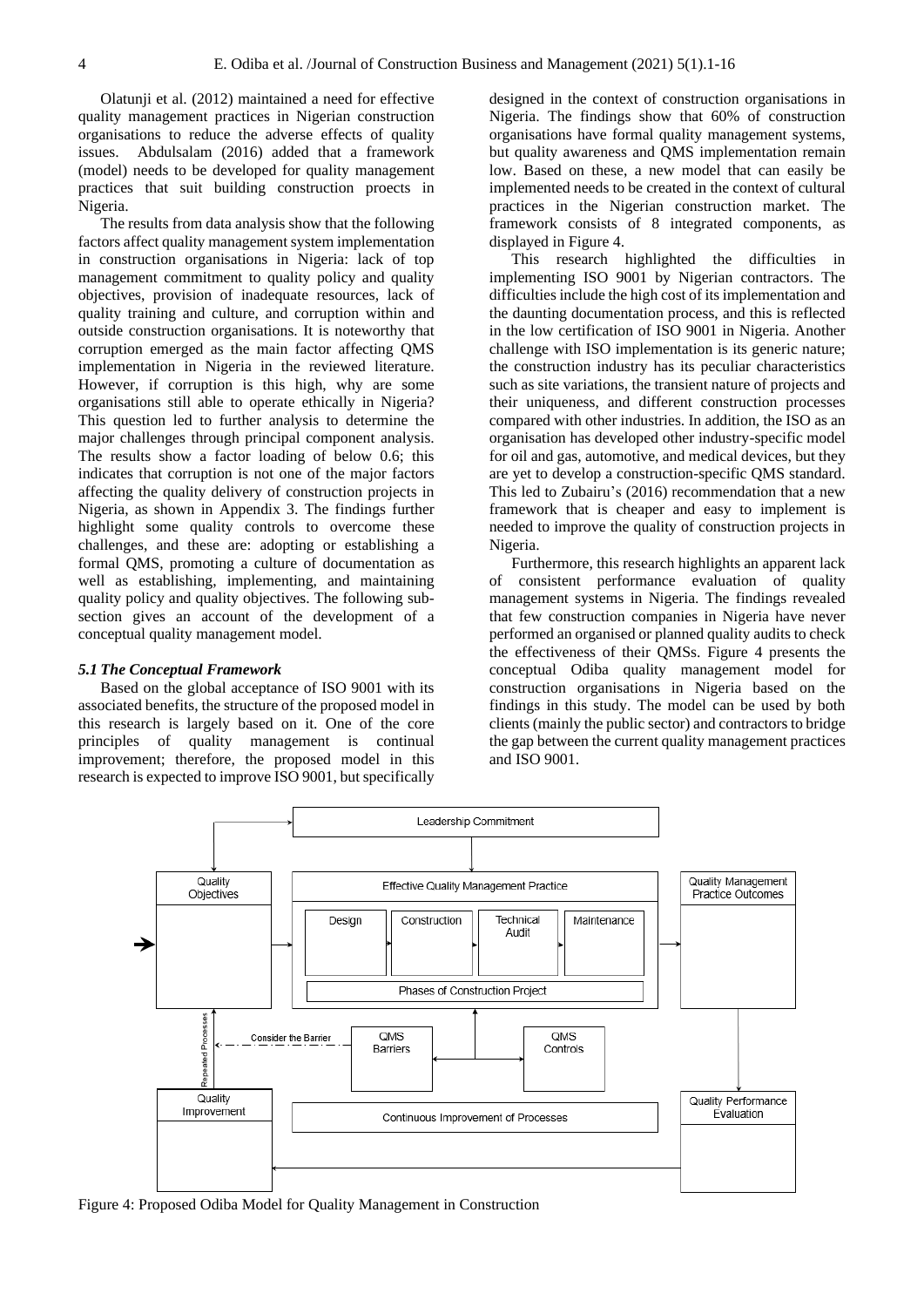A brief description of each model component is as follows:

• Quality Objectives: Quality objectives are goals set by organisations to meet the needs and expectations of clients and other relevant interested parties. The elements of the components as deduced from the analysis shown in Appendix 4 include customer requirements, employee needs/well-being; functional requirements; statutory and regulatory requirements, and organisational requirements.

• Leadership: Excellent leaders demonstrate commitment concerning QMS by ensuring that the resources needed for its implementation are available. The elements of leadership from the findings in this study include action plans to address risks and opportunities, establish quality policy and quality objectives, provision of adequate resources and infrastructure, establish the context of the quality management system, and continually improve processes.

• QMS Implementation Barriers: The elements include: faulty communication system, lack of consistent quality performance measurement; lack of quality training; resistance to change; and poor documentation of quality management systems.

• QMS Improvement Control: They serve as guidelines for QMS implementation. The elements of the components include a formal quality management system; and quality management system documentation.

• Effective Quality Management Practice: Quality is essential for all construction projects and needs to be managed effectively at all stages.

• Quality Management Practice Outcomes: Knowledge of expected outcomes can motive quality performance. The elements of the components include customer satisfaction, employee satisfaction; enhanced organisation's reputation; organisation's increased profit and growth, and safety of lives and properties.

• Quality Performance Evaluation: Construction organisations are required to evaluate the effective performance of their QMSs. It is essential to identify key performance indicators (KPIs) critical to the successful implementation of their QMSs. The KPIs identified in this study include leadership commitment level, engagement of people, customer focus and evidence-based decision making.

• QMS Improvement: Improvement is essential for any organisation to remain competitive and meet the future needs of clients and interested parties. The elements of the components include quality training, top management commitment, transparent procurement process and staff well-being.

### *5.2 The Distinctiveness of the Developed Model*

There are similarities between the developed model and components of other models, such as ISO 9001, because this was the foundation for developing this model. However, unique aspects of the developed model can still be identified:

The distinctiveness of this model begins with the primary data collected in the geographical location of Nigeria to establish the current quality management practices and the major barriers affecting QMS implementation.

• Construction Processes: ISO 9001 is generic, but this model is specific to construction organisations.

• Employee satisfaction and well-being: The element of this model caught the attention of one of the focus group participants, one of whom stated, "what makes your model unique is the inclusion of employee satisfaction and well-being. In Nigeria here, most employers do not pay attention to workers' welfare".

QMS Barriers: This research shows an apparent lack of consistent performance evaluation of quality management systems in Nigeria. Understanding the barriers will assist project managers to plan for ways to mitigate them.

Quality Improvement: One of the key components of quality improvement is Corrective and Preventive Action (CAPA); an approach that investigates and solves problems, identifies causes, takes corrective action, and prevents recurrence of the root causes of any issue or quality failures as relating to construction processes or projects. The inclusion of CAPA in the model makes it unique in the context of the Nigerian construction industry.

This research focuses on the conceptual development of the model. However, further study will present the full model and how construction organisations can use it. The model is a repeated process that begins with establishing the quality objectives with top leadership involvement. In establishing the quality objectives, QMS barriers and control should be considered during the project's construction phases as reflected in the model.

The proposed model is a guideline, and the subcomponents can be adopted selectively depending on the context of the project, but it is suggested to apply all the components of the model for improved quality delivery of projects, especially in Nigeria.

This research aimed to develop a conceptual quality management model that can drive a culture of quality, which can facilitate effective quality management practices in the construction industry in Nigeria. Figure 5 shows the components of the model that can create the right culture of quality for effective quality management practices, which in turn can facilitate the benefits realisation of a structured QMS such as customer satisfaction, reduced construction failures, profits to the organisation, and meeting applicable regulatory requirements as revealed in Appendix 6.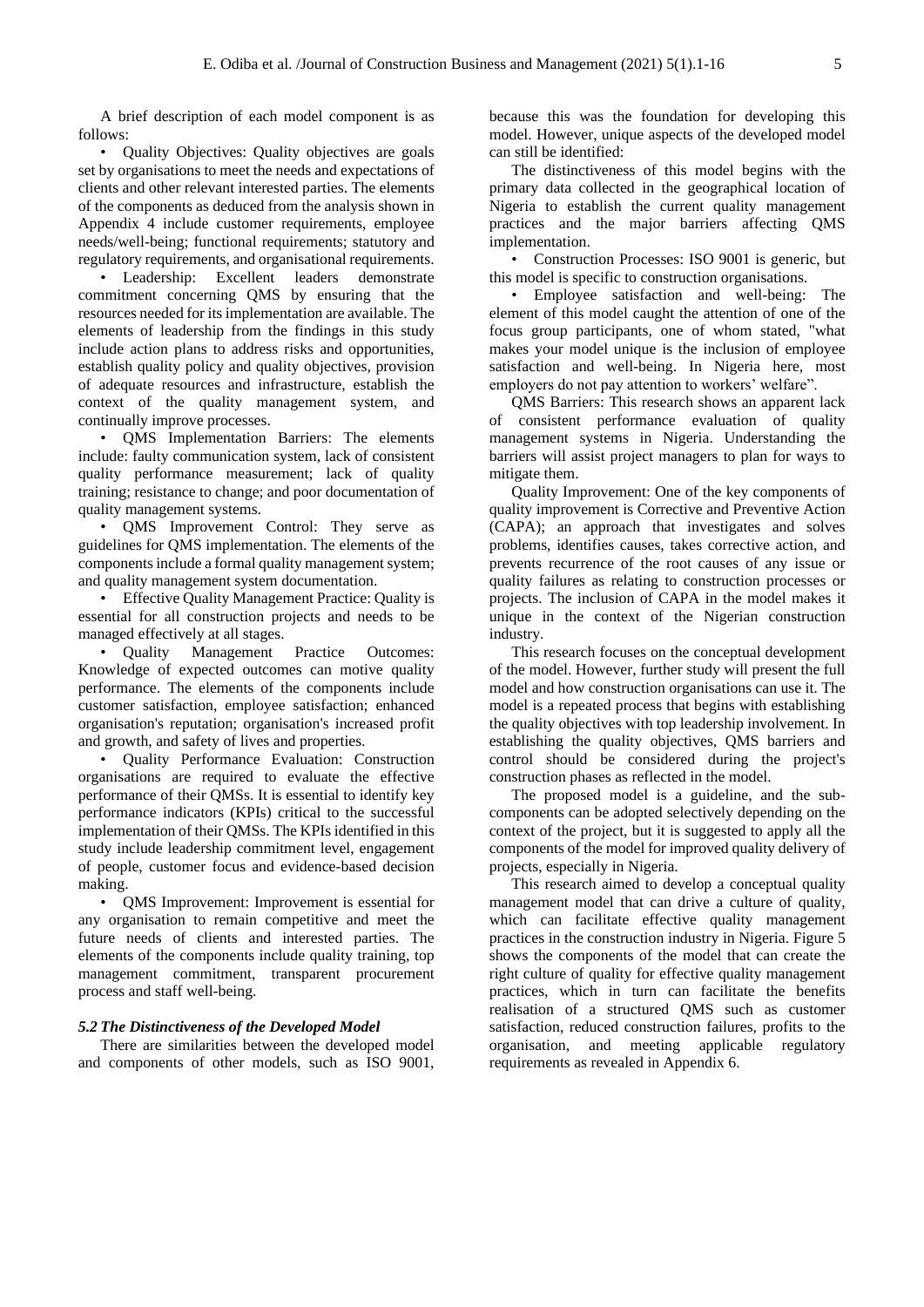

Figure 5: Components of Proposed Odiba Quality Management Model in Construction

### **6. Conclusions and Recommendations**

The developed model in this study was designed to bridge the gap between the current management practices in Nigeria and ISO 9001. The findings show that 60% of construction organisations have a formal quality management system, but the quality awareness and QMS implementation remain low.

Based on the findings from data analysis and the information from the literature, it can be observed that there is a clear need for an improved quality management system standard in the construction industry in Nigeria. Although the result of the analysis showed that 60% of construction organisations have formal quality management systems in place, but the implementation remains low. This indicates that having a quality management system in place does not translate to quality project delivery. Further results show that most construction companies in Nigeria mainly practice inspection-based quality management, and only a few companies embrace ISO 9001 in construction in Nigeria. This validates the claim that inspection is the most used quality control tool among construction companies in Nigeria. It is noteworthy that the previous research from which inspection emerged was conducted in Lagos. However, the information from the research was used in the development of the questionnaire instrument. The research discussion concluded that inspection is the most widely used quality monitoring tool by construction organisations in Nigeria. The results also show flowcharts as a commonly used quality tool, but it is mostly used at the corporate level compared to the site level.

To improve the image of the Nigerian construction organisations in terms of quality project delivery, this research developed a new quality model in the context of cultural practices in the Nigerian construction market. The structure of the proposed model in this research is largely based on ISO 9001 because of its worldwide acceptance and associated benefits. The framework consists of eight integrated components inferred from data collection and

analysis. In addition, the model contains some elements within the components, as displayed in Appendix 6. This will be expanded in further research.

Significant factors were identified in the implementation of quality management systems, and these are lack of top management commitment, lack of quality training, no consistent quality performance evaluation. In addition, the literature identified corruption as the main factor affecting construction quality in Nigeria, but this research, through the principal component analysis, unveiled an interesting contrary view. It shows that corruption is not among the main factors affecting construction quality in Nigeria, as recorded in the literature.

The proposed Odiba model is expected to facilitate effective quality management practices through managed and controlled processes to achieve improved quality performance outcomes in meeting functional, customer, regulatory, and statutory needs and requirements. The model is expected to improve projects quality delivery and the organisation's overall business performance.

Although this study provides insights into effective quality management practices in construction organisations in Nigeria, it has some limitations.

The first major limitation was a lack of adequate literature in quality management practices related to construction organisations in Nigeria.

Secondly, the data used in the development of the model was based on sampling and may not be an exact representation of the population of construction organisations in Nigeria.

• Appropriate professionals only validated the developed model. However, the model has not been used at the site level due to time constraints.

This paper recommends top management commitment to establishing and implementing quality policy and quality objectives in the Nigerian construction industry.

Quality awareness should also be promoted through statutory bodies at both local and national levels.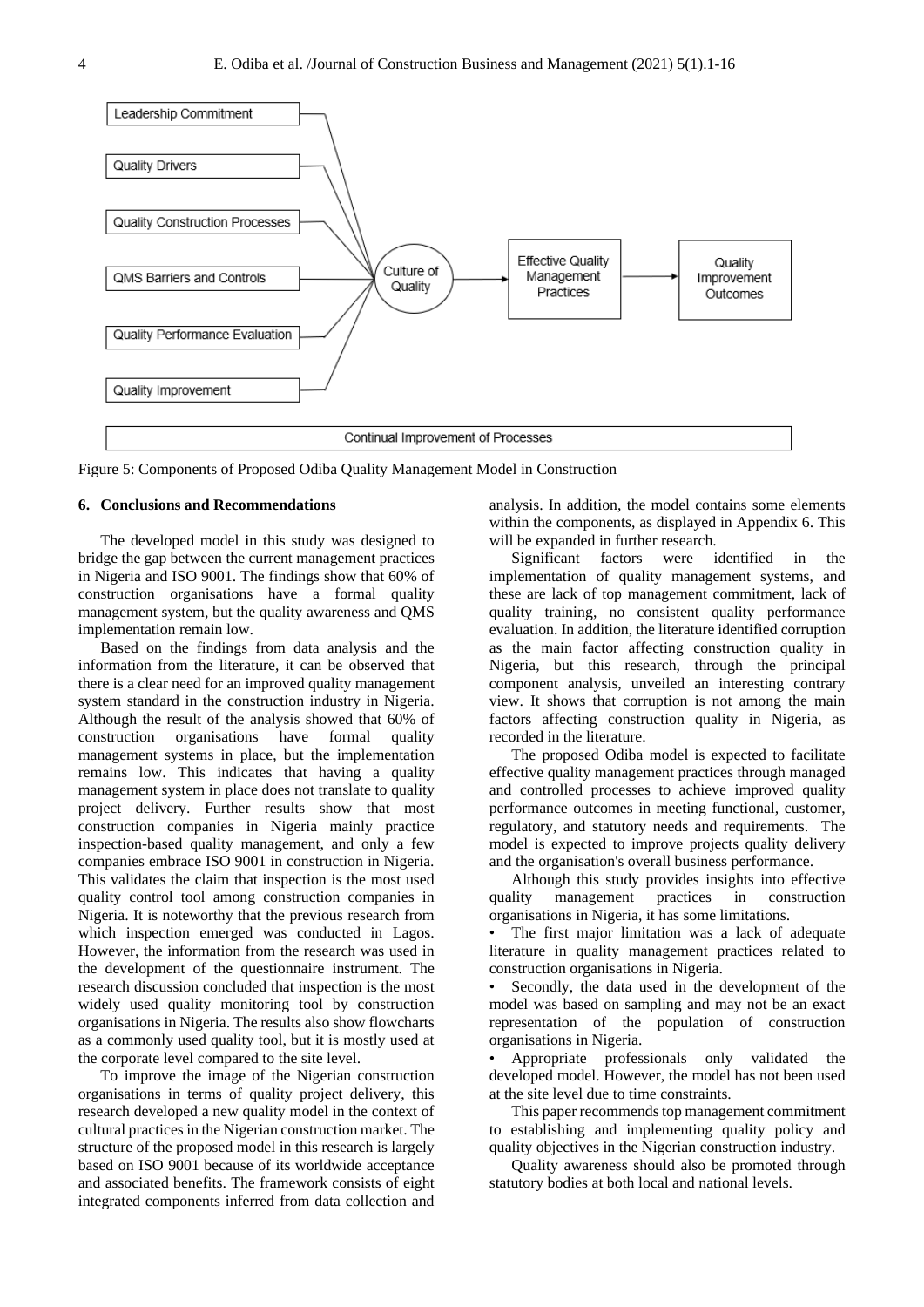Construction organisations should institute periodic quality training to improve the quality knowledge of employees.

Further study should concentrate on the detailed operationalisation of the model and the guide for its implementation.

It can be concluded that the Proposed Odiba Quality Management Model in Construction is intended to improve the quality management practices both at corporate and project levels, and this will, in turn,

#### **References**

Arditi, D., and Gunaydin, H.M. (1997). Total Quality Management in the Construction Process. International Journal of Project Management, 15(4), 235-243.

Cameron, K.S., and Quinn, R.E. (1999), Diagnosing and Changing Organizational Culture Based on the Competing Values Framework, Addison Wesley, Reading.

Cartwright, J. (1999). Cultural Transformation, Financial Times, Prentice-Hall, London.

Coffey, W, V. (2010). Understanding organisational culture in the construction industry. London: Spon Press.

Fellows, R., and Liu, A. (2008). Research methods for Construction, Oxford: Blackwell Publishing Ltd.

Government of Ghana. (2007). Road Sector Development Programme: Review. (2007). Transport a Catalyst for Growth and Development. Accra, Ghana: Ministry of Transport.

Goetsch, D, L., and Davis, S.B. (1997). Introduction to Total Quality: Quality management for production, processing and services. 2nd Edition. USA: Prentice-Hall.

Gryna, F, M., Chua, R.C.H., and Defeo, J.A. (2007). Juran's quality planning and analysis. New York: The McGraw-Hill.

Harris, F, C., McCaffer, R., and Edum-Fotwe, F. (2013). Modern Construction Management, 2nd ed., Blackwell, Oxford.

Hofstede, G., and Minkov, M. (2010). Cultures and Organisations: Software of the Mind. New York: McGraw-Hill.

Hoyle, D., (2001). ISO 9000: Quality System Handbook.4th edition, Butterworth-Heinemann, Oxford, UK.

Hughes, T., and Williams T. (1991). Quality Assurance: A Framework to Build On. Cambridge: University Press.

Ibrahim, A, D., and Sodangi, M. (2007). An Assessment of Quality Performance in Construction Using Client Project-Level Quality Performance. The Information Manager Journal, 7(1), 22-31.

Idrus, A, B., and Sodangi, M. (2010). Framework for Evaluating Quality Performance of Contractors in Nigeria. International Journal of Civil and Environmental Engineering, Vol.10, No. 1, pp.34-39.

ISO 9001. (2015). Viewed (25/04/2020). Available at: https://www.iso.org/standard/62085.html

Mahamadu, A. M., Mahdjoubi, L., Booth, C., and Fewings, P. (2015): Integrated Delivery of Quality, Safety and Environment Through Road Sector Procurement: The Case of Public Sector Agencies in Ghana, Journal of Construction in Developing Countries, 20(1):1–24.

facilitate quality project delivery in the construction industry in Nigeria and other countries with a similar culture. However, it is recommended for any country to examine its context before adopting this model. The expected benefits include improved competitiveness in national, regional, and international markets, organisational capability to meet clients and regulatory requirements, increased profit, and improved employee well-being and satisfaction, and ultimately clients' satisfaction.

National Bureau of Statics, Nigeria. (2018). Viewed (12/03/2020). National Budget: Available at https://www.nigerianstat.gov.ng

NEMA., (2019). Building Collapse in Lagos. Viewed (15/02/2020). Available at: https://www.google.co.uk/search?q=NEMA+LAGOS+S CHOOL+BUILDING+COLLAPSE&tbm=isch&source= iu&ictx=1&fir=NjIf0DMNha

Nigerian Institute of Building. (2010). Professional Builders and the Construction Industry. Daily Independent newspaper, March 21st 2002.

Nwabueze, U. (2001). How the Mighty Have Fallen: The Naked Truth about TQM. Managerial Auditing Journal, 16(9), 504-513.

Nwachukwu, C. C., and Nzotta, S, M. (2010). Quality Factors Indexes: A Measure of Project Success Constraints in a Developing Economy. Interdisciplinary Journal of Contemporary Research in Business, 2(2), 505.

Ofori, G., Gang, G., and C. Briffet. (2002). Implementing environmental management systems in construction: Lessons from quality systems. Building and Environment 37 (12):1397-1407.

Olatunji, A., Windapo, A., and Nureni, F. (2012). Examining the effect of quality management practices used on construction project performance, in Laryea, S., Agyepong,

Oludare, O. S., and Olugboyega, O. (2016). Quality management practices among construction firms in Lagos State, Nigeria. PM World J., 5(6), 1-13.

Pallant, J. (2007). SPSS Survival Manual: A Step by Step Guide to Data Analysis Using SPSS for Windows. 3rd Edition, McGraw Hill Open University Press, New York.

Sekaran, U. and Bougie, R. (2009) Research Methods for Business A Skill-Building Approach. 5th Edition, John Wiley and Sons Inc., Hoboken.

Standards Organisation of Nigeria. (2016). Management System Certification. Viewed (12/02/2020). Available at: http://son.gov.ng/management-systemcertification

Thorpe, B., and Sumner, P. (2004). Quality Management in Construction, Gower Publishing Ltd, Hants, UK.

Watson, P., and Howarth, T. (2011). Construction Quality Management: Principles and Practice. 120 – 155.

Willar, D., (2012). Improving Quality Management System Implementation in Indonesian Construction Companies. Viewed (12/02/2020). Available at: http://eprints.qut.edu.au/59202/1/Debby\_Willar\_Thesis.p df.

Winch, G. M. (2002). Managing Construction Projects. Oxford: Blackwell, 294-298.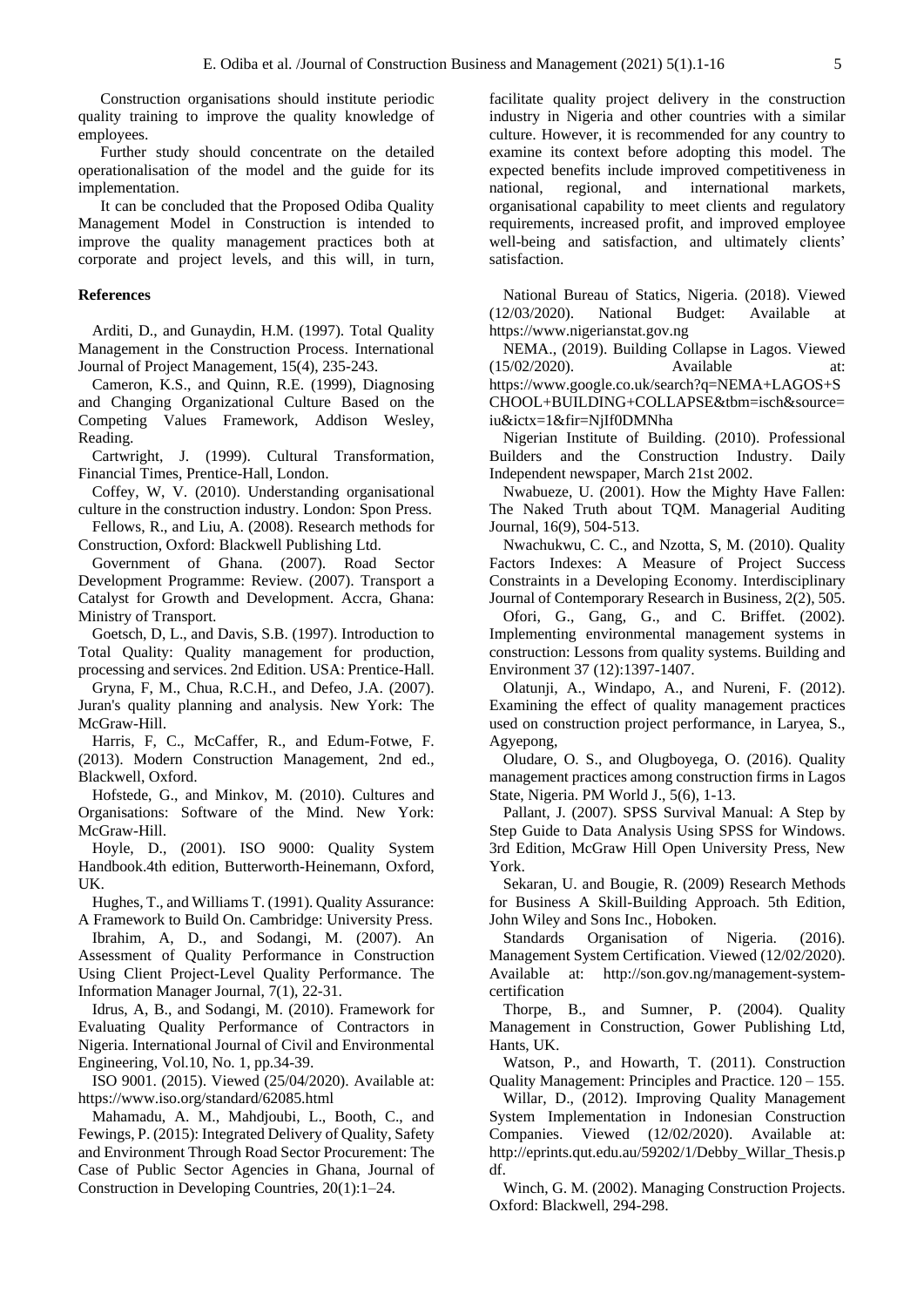Windapo, A. O., and Rotimi, J, O. (2012). Contemporary Issues in Building Collapse and Its Implications for Sustainable Development, Buildings, 2, 283-299.

Yasamis, F., Arditi, D., and Mohammed, J. (2002). Assessing Contractors' Quality Performance. Journal of Construction Management and Economics, 20(4), 211- 223.

Zubairu, A., B. (2016). Assessment of Quality Management Practices of Building Construction Firms, Appendix 1: Other QMS Implementation Challenges

Abuja: MSc Dissertation, ABU, Zaria. Viewed (21/03/2020). Available at: [http://kubanni.abu.edu.ng/jspui/bitstream/123456789/95](http://kubanni.abu.edu.ng/jspui/bitstream/123456789/9571/1/ASSESSMENT%20OF%20QUALITY%20MANAGEMENT%20PRACTICES%20OF%20BUILDING%20CONSTRUCTION%20FIRMS%20IN%20ABUJA%2C%20NIGERIA.pdf) [71/1/ASSESSMENT%20OF%20QUALITY%20MANA](http://kubanni.abu.edu.ng/jspui/bitstream/123456789/9571/1/ASSESSMENT%20OF%20QUALITY%20MANAGEMENT%20PRACTICES%20OF%20BUILDING%20CONSTRUCTION%20FIRMS%20IN%20ABUJA%2C%20NIGERIA.pdf) [GEMENT%20PRACTICES%20OF%20BUILDING%2](http://kubanni.abu.edu.ng/jspui/bitstream/123456789/9571/1/ASSESSMENT%20OF%20QUALITY%20MANAGEMENT%20PRACTICES%20OF%20BUILDING%20CONSTRUCTION%20FIRMS%20IN%20ABUJA%2C%20NIGERIA.pdf) [0CONSTRUCTION%20FIRMS%20IN%20ABUJA%2](http://kubanni.abu.edu.ng/jspui/bitstream/123456789/9571/1/ASSESSMENT%20OF%20QUALITY%20MANAGEMENT%20PRACTICES%20OF%20BUILDING%20CONSTRUCTION%20FIRMS%20IN%20ABUJA%2C%20NIGERIA.pdf) [C%20NIGERIA.pdf.](http://kubanni.abu.edu.ng/jspui/bitstream/123456789/9571/1/ASSESSMENT%20OF%20QUALITY%20MANAGEMENT%20PRACTICES%20OF%20BUILDING%20CONSTRUCTION%20FIRMS%20IN%20ABUJA%2C%20NIGERIA.pdf)

# **Appendix 1: Other QMS Implementation Challenges**

|   | <b>QMS</b> Implementation Challenges                                         |     | Mean   | S.D     |
|---|------------------------------------------------------------------------------|-----|--------|---------|
|   | Lack of top management's commitment to quality policy and quality objectives | 124 | 2.6532 | 1.05956 |
| 2 | Provision of inadequate resources                                            | 124 | 2.6290 | 1.06281 |
| 3 | Resistance to change by the employees and sub-contractors                    | 124 | 2.3629 | .93125  |
| 4 | Lack of quality culture within the organisation                              | 124 | 2.3387 | 1.18175 |
| 5 | Lack of quality training within the organisation                             | 124 | 2.6532 | 1.13370 |
| 6 | Faulty communication system                                                  | 124 | 2.4274 | 1.10559 |
| 7 | No consistent quality performance evaluation of the organisation's QMS       | 124 | 2.4919 | 1.16519 |
| 8 | Poor documentation of the organisation's QMS.                                | 124 | 2.3710 | 1.13673 |
| 9 | Corruption within and outside the organisation.                              | 124 | 2.7984 | 1.12604 |
|   | Total                                                                        | 124 |        |         |

The results in the Table above fall mainly into two categories. The first category are the items that fall between the mean score of 2.6-2.8, and this reveals that numbers 1, 2, 5, and 9 strongly agreed and agreed with their respective numbers. Secondly, numbers 3, 4, 6, 7, and 8 revealed a mean of 2.4 approximately, and this signifies strongly disagreed and disagreed with their respective statements. Thus, the results confirm that the following factors affect quality management system implementation in construction organisations in Nigeria; lack of top management's commitment to quality policy and quality objectives, provision of inadequate resources, lack of quality training and culture, and corruption within and outside construction organisations. It is noteworthy that corruption emerged as the factor most affecting QMS implementation in Nigeria. However, if corruption is this high, why are some organisations still doing it right in Nigeria?

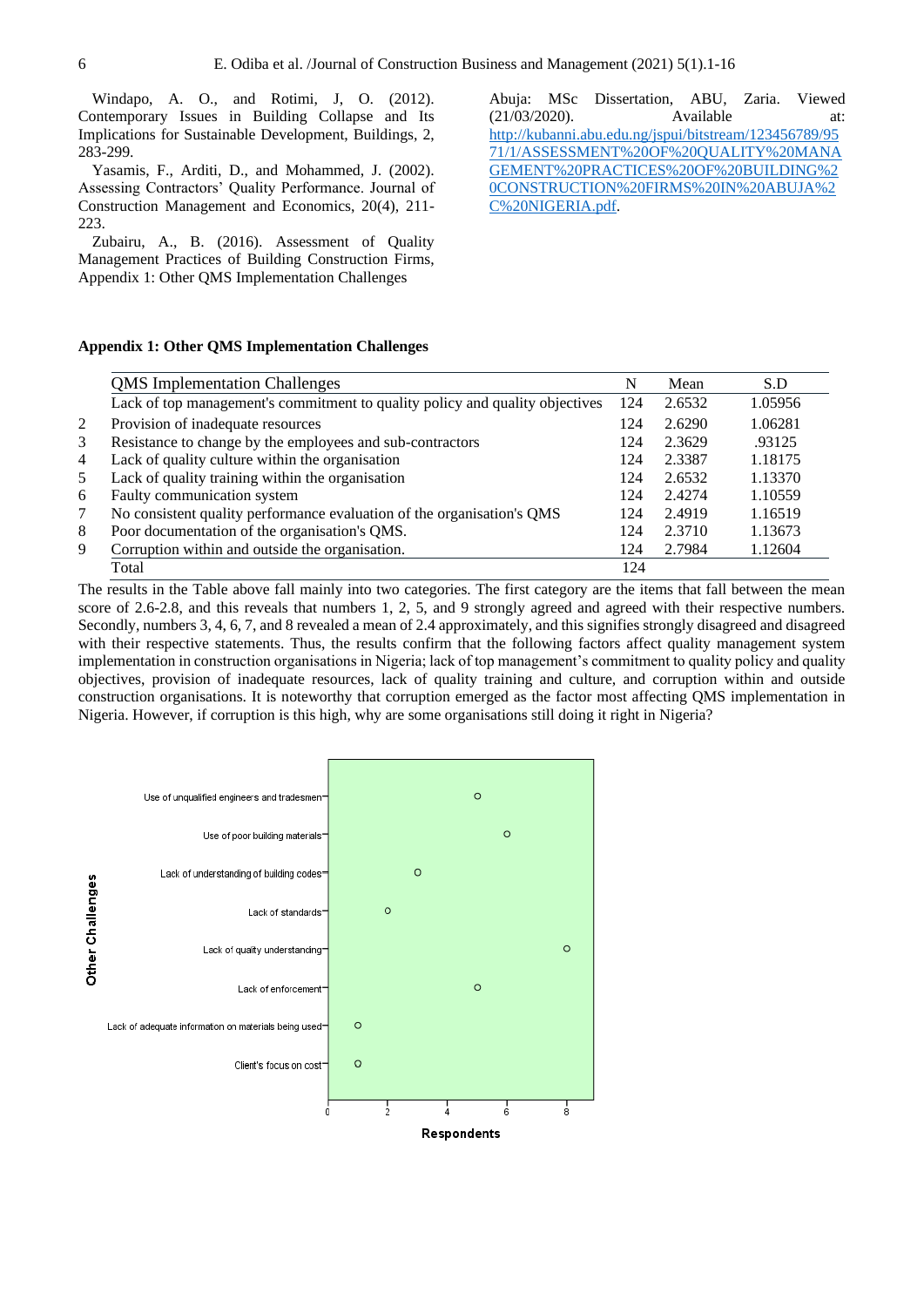# **Appendix 2: Suggestions for Quality Improvement**



# **Appendix 3: 45 Initial Variables, Extraction Method: Principal Component Analysis.**

| <b>Variables</b>                                      | <b>Initial</b> | <b>Extraction</b> |
|-------------------------------------------------------|----------------|-------------------|
|                                                       |                |                   |
| Work Experience                                       | 1.000          | .709              |
| Types of Business Organisation                        | 1.000          | .871              |
| Primary Business Activity/(ies)                       | 1.000          | .895              |
| Project Types                                         | 1.000          | .882              |
| Formal quality management system                      | 1.000          | .837              |
| Quality policy and quality objectives                 | 1.000          | .757              |
| ISO 9001 Certification or other Standards             | 1.000          | .775              |
| Valid QMS certificate                                 | 1.000          | .758              |
| <b>Effective Quality Reporting Structure</b>          | 1.000          | .564              |
| Up to date QMS Manual                                 | 1.000          | .824              |
| <b>Work Instructions</b>                              | 1.000          | .782              |
| <b>QMS</b> Documentation                              | 1.000          | .800              |
| Effectiveness of QMS Documentation                    | 1.000          | .861              |
| Procedure for Control of Quality Documents?           | 1.000          | .824              |
| <b>Records of Previous Work</b>                       | 1.000          | .827              |
| <b>EFQM</b>                                           | 1.000          | .748              |
| <b>TQM</b>                                            | 1.000          | .652              |
| <b>Internal Quality Audit</b>                         | 1.000          | .752              |
| <b>External Quality Audi</b>                          | 1.000          | .883              |
| Control of Non-conforming Products or Services        | 1.000          | .753              |
| Corrective Action Plan                                | 1.000          | .787              |
| Preventive Action plan                                | 1.000          | .830              |
| Context of the QMS                                    | 1.000          | .732              |
| Quality policy and Quality Objectives                 | 1.000          | .792              |
| Action Plans to Address Risks and Opportunities       | 1.000          | .736              |
| Provision of Resources and Appropriate Infrastructure | 1.000          | .742              |
| Execution of Plans and Processes of QMS               | 1.000          | .649              |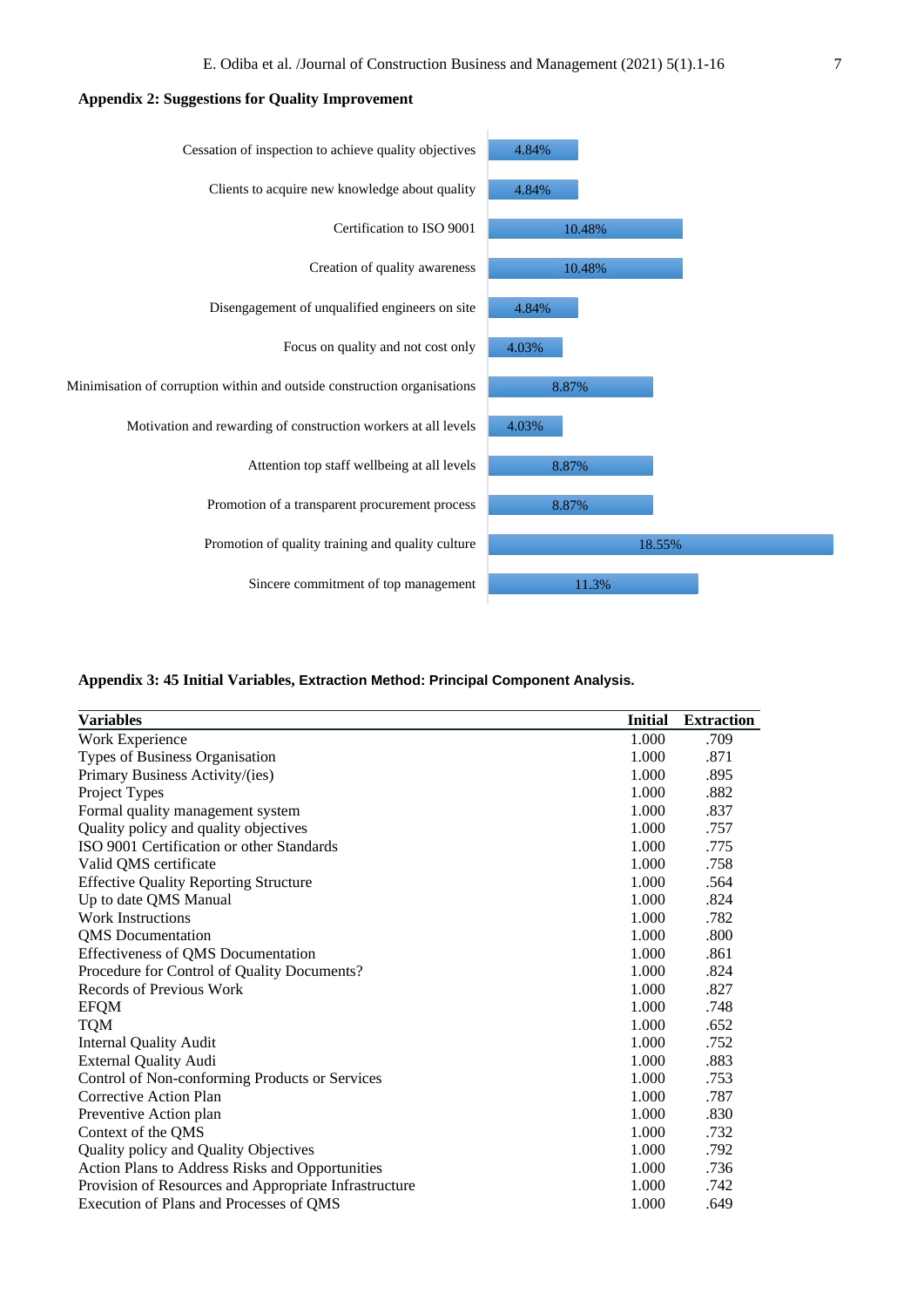| Periodic Quality Audit                                                       | 1.000 | .742 |
|------------------------------------------------------------------------------|-------|------|
| Continual Improvement of Processes                                           | 1.000 | .786 |
| Lack of Top Management's Commitment to Quality Policy and Quality Objectives | 1.000 | .704 |
| Provision of Inadequate Resources                                            | 1.000 | .688 |
| Resistance to Change by the Employees and Subcontractors                     | 1.000 | .654 |
| Lack of Quality Culture                                                      | 1.000 | .758 |
| Lack of Quality Training                                                     | 1.000 | .731 |
| <b>Faulty Communication System</b>                                           | 1.000 | .757 |
| Lack of Consistent quality performance evaluation                            | 1.000 | .669 |
| Poor Documentation OMS.                                                      | 1.000 | .725 |
| Corruption                                                                   | 1.000 | .618 |
| <b>Customer Focus</b>                                                        | 1.000 | .672 |
| Leadership Commitment                                                        | 1.000 | .669 |
| Process Approach                                                             | 1.000 | .833 |
| <b>Engagement of People</b>                                                  | 1.000 | .669 |
| Improvement                                                                  | 1.000 | .687 |
| Evidence-based Decision Making                                               | 1.000 | .735 |
| <b>Relationship Management</b>                                               | 1.000 | .705 |

# **Appendix 4: Principal Component Analysis Result, Rotation Method: Promax with Kaiser Normalization**

|                                                       | Component    |                |         |          |         |        |
|-------------------------------------------------------|--------------|----------------|---------|----------|---------|--------|
|                                                       | $\mathbf{1}$ | $\overline{2}$ | 3       | 4        | 5       | 6      |
| <b>Faulty Communication System</b>                    | .830         |                |         |          |         |        |
| Lack of Consistent quality performance evaluation     | .740         |                |         |          |         |        |
| <b>TQM</b>                                            | .719         |                |         |          |         |        |
| Lack of Quality Culture                               | .695         |                |         |          |         |        |
| Lack of Quality Training                              | .689         |                |         |          |         |        |
| Resistance to Change by Employees and Subcontractors  | .642         |                |         |          |         |        |
| Poor Documentation QMS.                               | .618         |                |         |          |         |        |
| Action Plans to Address Risks and Opportunities       |              | $-.849$        |         |          |         |        |
| Quality policy and Quality Objectives                 |              | $-.830$        |         |          |         |        |
| Provision of Resources and Appropriate Infrastructure |              | $-.677$        |         |          |         |        |
| Context of the QMS                                    |              | $-.664$        |         |          |         |        |
| <b>Continual Improvement of Processes</b>             |              | $-.650$        |         |          |         |        |
| Preventive Action plan                                |              | .640           |         |          |         |        |
| Provision of Inadequate Resources                     |              |                | .766    |          |         |        |
| Leadership Commitment                                 |              |                | $-.626$ |          |         |        |
| <b>Engagement of People</b>                           |              |                | $-.618$ |          |         |        |
| <b>Customer Focus</b>                                 |              |                | $-.614$ |          |         |        |
| Primary Business Activity/(ies)                       |              |                |         | $-.941$  |         |        |
| Project Types                                         |              |                |         | $-0.930$ |         |        |
| Types of Business Organisation                        |              |                |         | $-.819$  |         |        |
| Corrective Action Plan                                |              |                |         | .708     |         |        |
| <b>Evidence-based Decision Making</b>                 |              |                |         |          | $-.790$ |        |
| <b>External Quality Audi</b>                          |              |                |         |          | .643    |        |
| Periodic Quality Audit                                |              |                |         |          | $-.617$ |        |
| <b>QMS</b> Documentation                              |              |                |         |          |         | $-791$ |
| Formal quality management system                      |              |                |         |          |         | .728   |
|                                                       |              |                |         |          |         |        |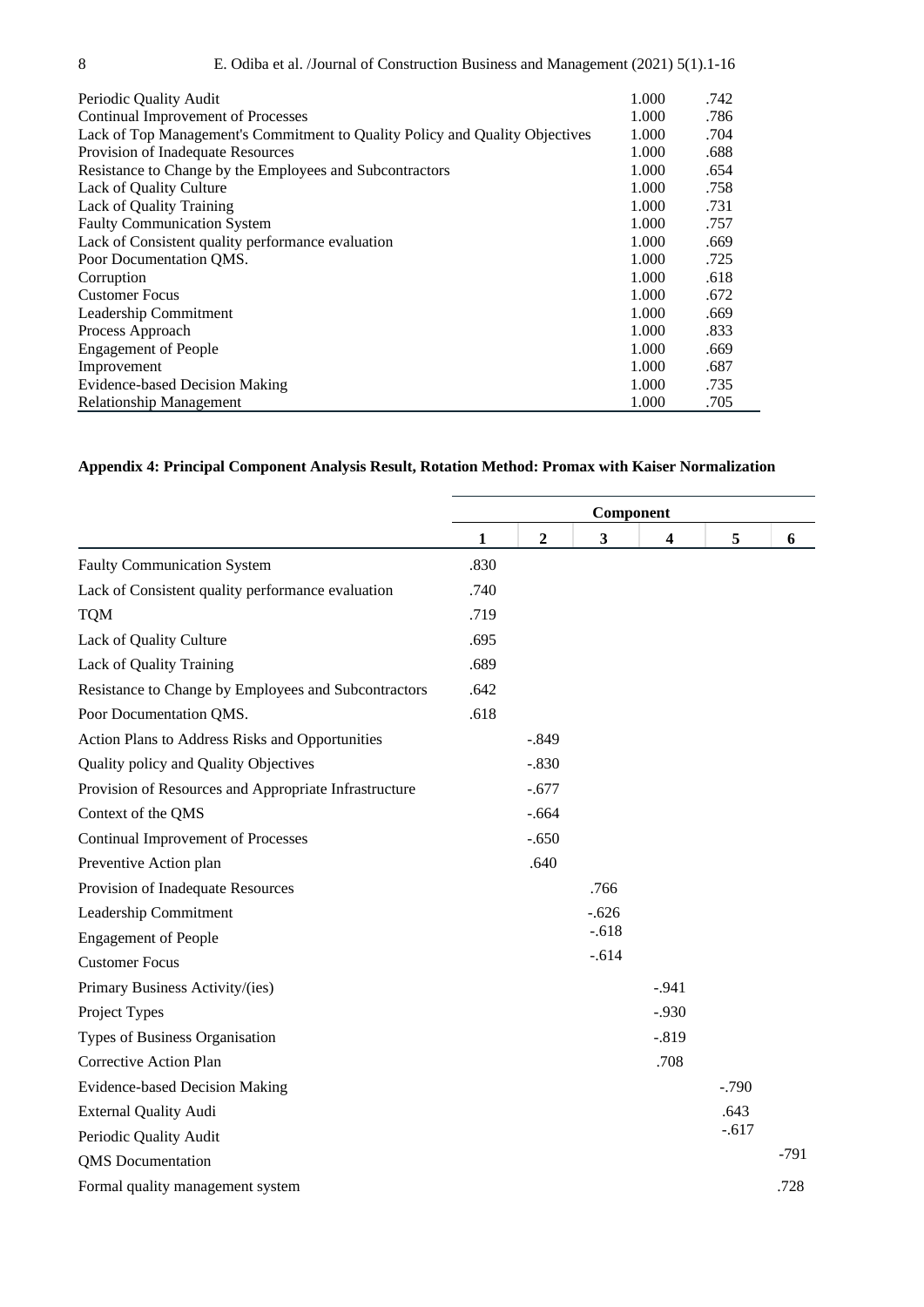# Quality policy and quality objectives .673

# **Appendix 5: Extracted Components and Variables**

|                | <b>Factor 1: Quality Drivers</b>                              |
|----------------|---------------------------------------------------------------|
| 1              | <b>Customer requirements</b>                                  |
| $\overline{c}$ | Employee needs/well-being                                     |
| 3              | Functional requirements                                       |
| 4              | Statutory and regulatory requirements                         |
| 5              | Organisational requirements                                   |
|                | <b>Factor 2: Quality Management Implementation Challenges</b> |
| 1              | Faulty communication system                                   |
| $\overline{c}$ | Lack of consistent quality performance measurement            |
| 3              | Lack of quality training                                      |
| $\overline{4}$ | Resistance to change                                          |
| 5              | Poor documentation of quality management systems              |
|                | <b>Factor 3: Leadership Commitment</b>                        |
| 1              | Action plans to address risks and opportunities               |
| $\overline{2}$ | Establishment of quality policy and quality objectives        |
| 3              | Provision of adequate resources and infrastructure            |
| 4              | Establishing the context of the quality management system     |
| 5              | Continual improvement processes                               |
|                | <b>Factor 4: Performance Evaluation Indicators</b>            |
| 1              | Resources                                                     |
| $\overline{2}$ | Leadership Commitment                                         |
| 3              | <b>Engagement of People</b>                                   |
| $\overline{4}$ | <b>Customer Focus</b>                                         |
| 5              | <b>Evidence-based Decision Making</b>                         |
|                | <b>Factor 5: Construction Activities and Processes</b>        |
| 1              | Primary business activities                                   |
| $\overline{c}$ | Project types                                                 |
| 3              | Business organisation types                                   |
| 4              | Corrective action plan                                        |
|                | <b>Factor 6: Quality Improvement Controls</b>                 |
| 1              | Formal quality management system                              |
| $\overline{2}$ | Quality management system documentation                       |
| 3              | Quality policy and quality objectives                         |
|                | <b>Factor 7: Quality Management Practice Outcomes</b>         |
| 1              | <b>Customer</b> satisfaction                                  |
| 2              | Employee satisfaction                                         |
| 3              | Enhanced organisation's reputation                            |
| 4              | Organisation's increased profit and growth                    |
| 5              | Safety of lives and properties                                |
|                | <b>Factor 8: Quality Improvement</b>                          |
| 1              | Quality training and quality culture                          |
| $\overline{c}$ | Top management commitment                                     |
| 3<br>4         | Transparent procurement process                               |
|                | Staff well-being                                              |